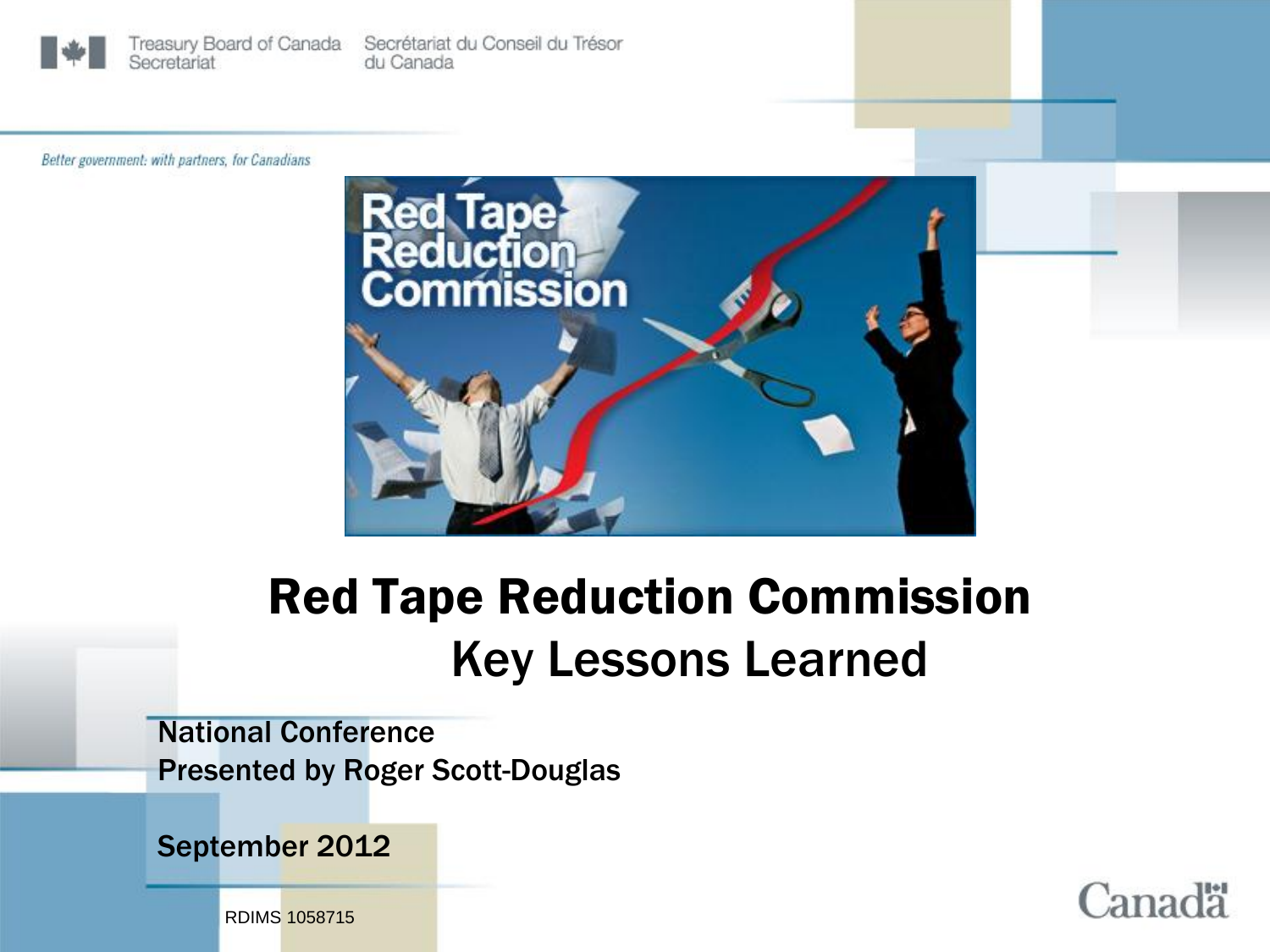# The Commission

## • Announced in Budget 2010 and launched in January 2011

- Consisting of six parliamentarians and six private sector representatives
- Chaired by the Honourable Maxime Bernier, Minister of State, Small Businesses and Tourism
- Led by the Honourable Tony Clement, President of the Treasury Board

#### • Core mandate

- Identifying red tape irritants to business that have a clear detrimental effect on growth, competitiveness and innovation
- Making recommendations on lasting solutions

### • Achievements and challenges

- 2600 federal regulations in 14 sectors
- Multi-layered consultations during an election period
- Involvement of numerous departments and agencies
- Environment of fiscal restraints to be considered when proposing recommendations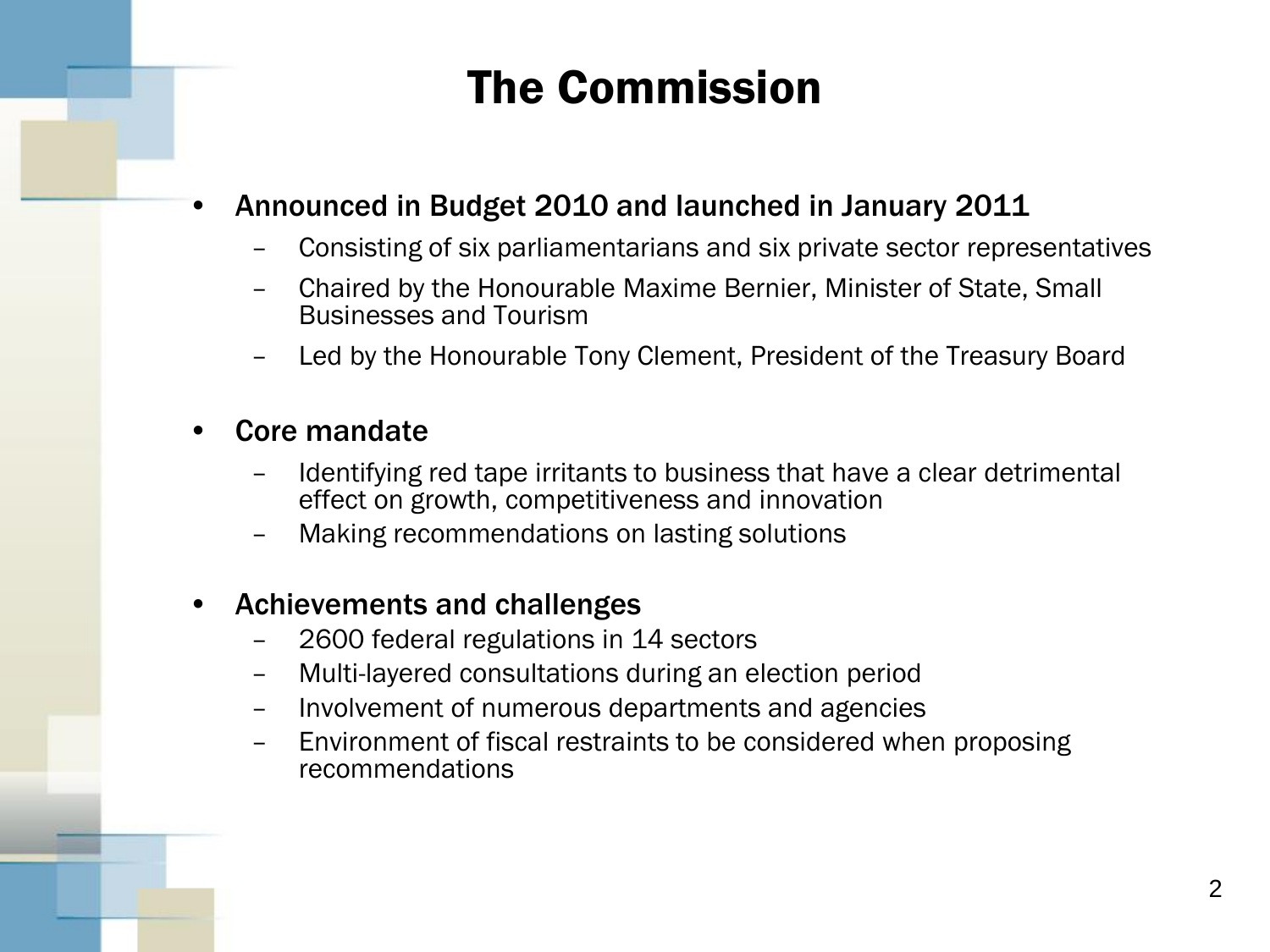# Commission's essential principles to cutting red tape

- 1. Regulations should be built "from the outside in," taking into account the circumstances of the businesses being regulated as well as the public interest
- 2. Common sense should be applied to all aspects of regulatory activity, from planning to management to reporting on performance
- 3. Governments and regulators should be accountable for regulatory activities and management and, in particular, for taking measures to control the costs associated with regulatory compliance
- 4. Compliance with regulatory requirements should be promoted while showing professionalism and client-focused service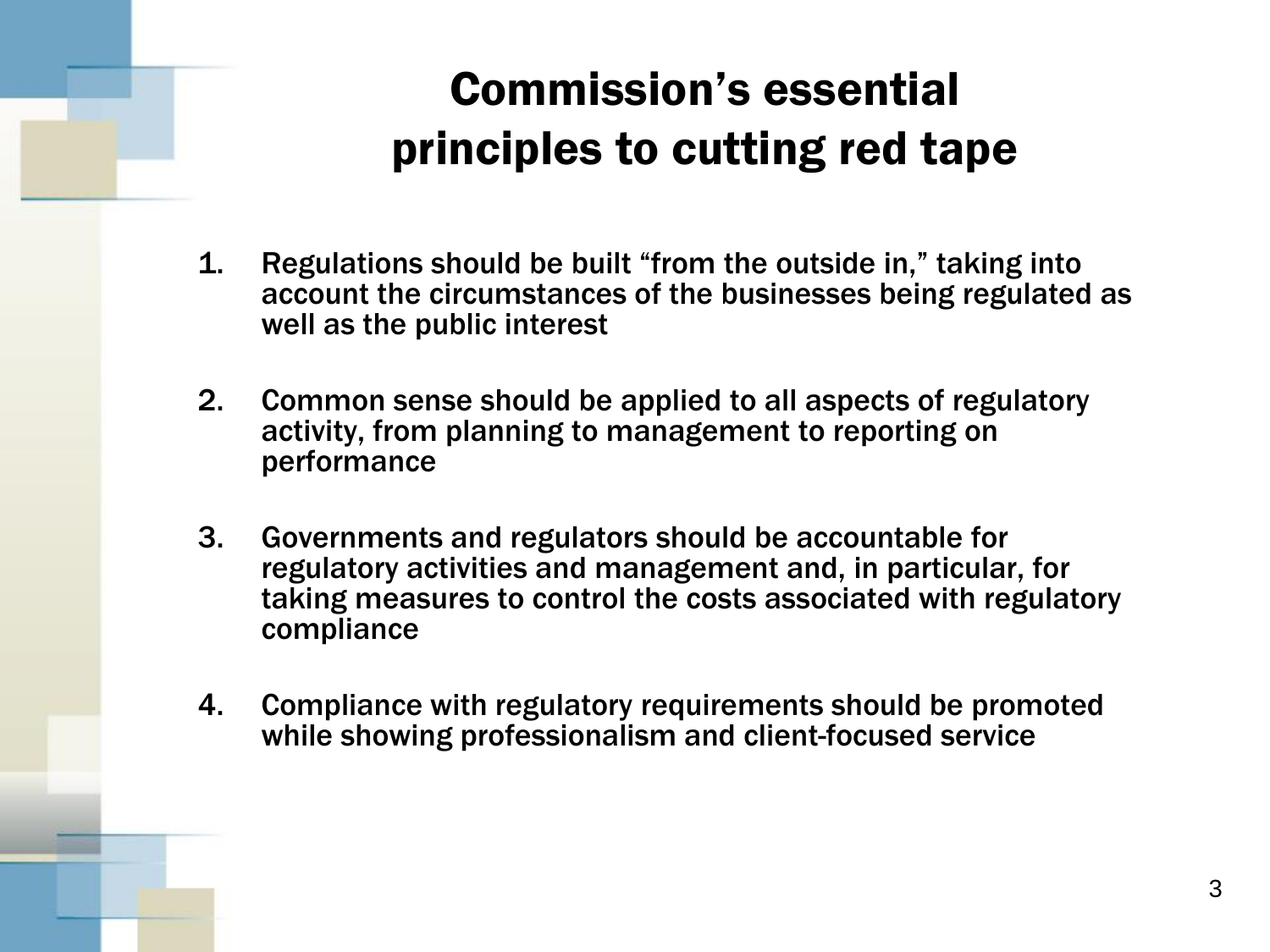# Summary of key recommendations

### Fifteen systemic and 90 department-specific recommendations

- Reducing administrative / cumulative burden
	- "One-for-One" Rule
	- Trimming information demands
	- Enhancing the use of electronic services
	- Improving coordination of activities
	- Reusing information already provided
	- Improving regulatory information on web portals
- Fostering a strong service culture among regulators
	- Meeting service standards
	- Reinforcing professionalism
	- Using plain language and definitive interpretations
- Increasing predictability / improving regulatory design
	- Publishing regulatory plans
	- Improving assessment of risks
	- Better understanding the impact of regulatory requirements on small businesses
- Ensuring accountability for progress
	- Appropriate oversight and accountability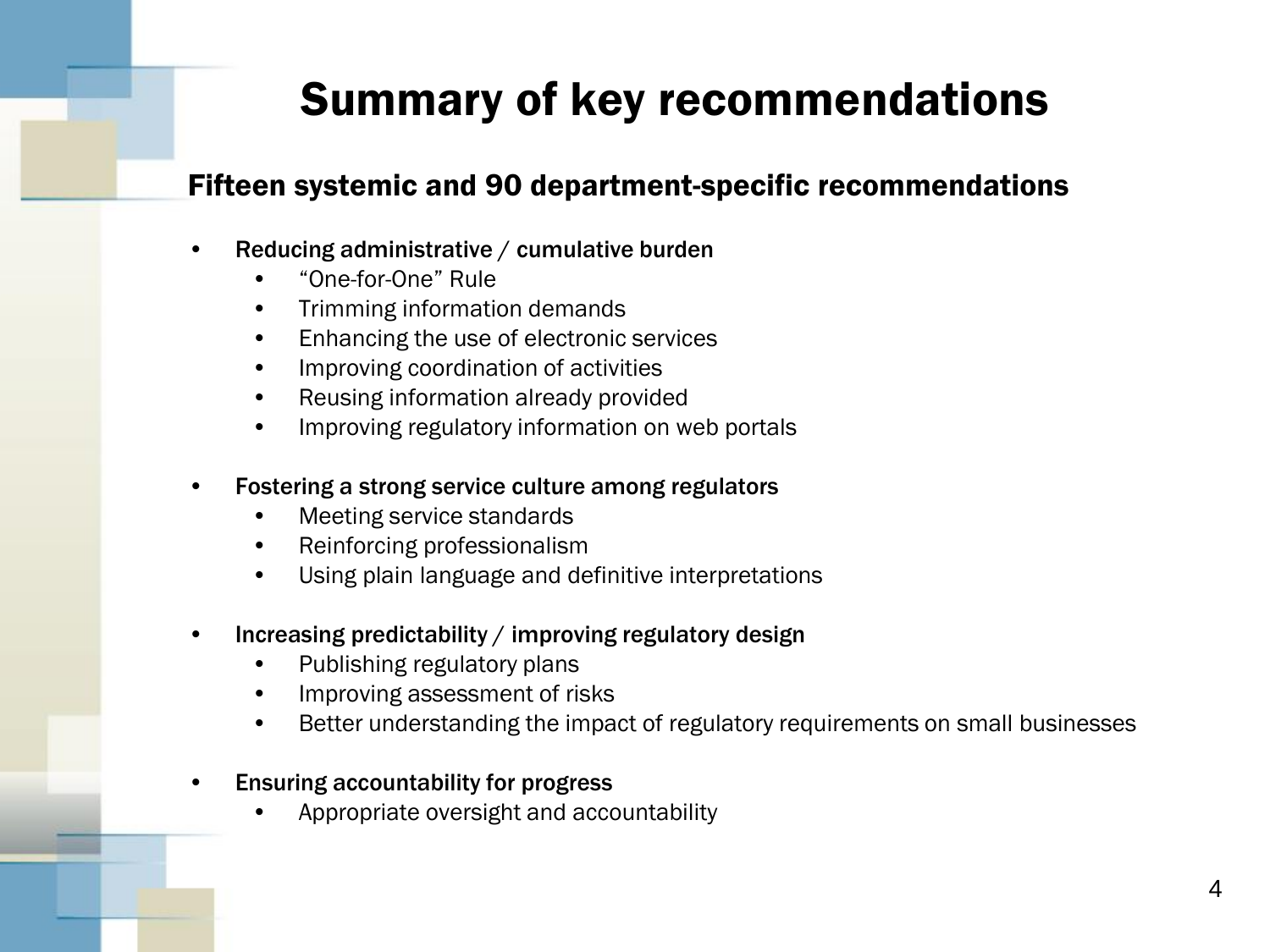# Lessons learned from supporting the Commission's efforts to drive transformational change

- Four key lessons to be learned from the initiative:
	- 1. Up-front clarity of mandate and effective governance mechanism
		- Clear terms of reference / specific objectives / defined timelines
		- Project charter and consultation and work plan developed
		- Establishment of a secretariat headed by an Assistant Deputy Minister (ADM)
		- Governance model with clear roles for lead ministers and chair
		- Advisory committee composed of ADMs from regulatory departments
		- Creation of a working group from regulatory departments for input, advice, factchecking

### 2. Seek advice from a broad range of stakeholders / independent experts

- Businesses consulted to identify red tape priorities via roundtable sessions (15 sessions, 13 cities, 200 participants) and online consultations (2000 participants)
- "What was Heard Report" published (September 2011)
- Independent experts assessing the merits of the proposed changes
- Experts advice tested at roundtables with businesses
- Initial assessment and validation of lists of administrative burden solutions developed with front-line regulators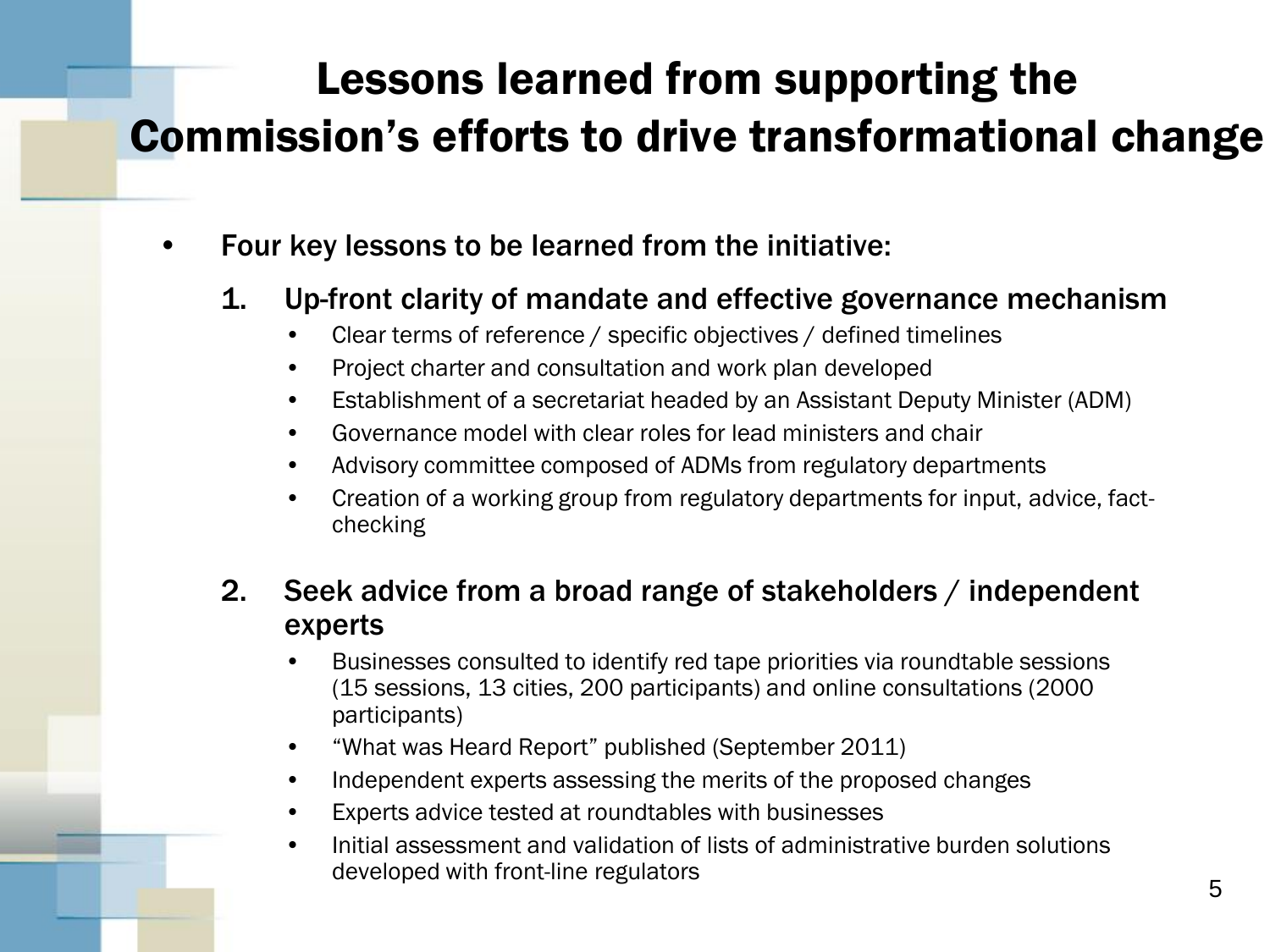# Lessons learned from supporting the Commission's efforts to drive transformational change

## 3. Be transparent with stakeholders and regulators

- Voices of stakeholders transcribed in the "What was Heard Report"
- Online participants invited to share their submissions publicly
- Roundtable summaries, list of written submissions received and names of participants posted on website
- Executive summaries of policy option papers received are made public
- Full access to consultation input by federal regulators
- Analysis of issues and identification of "root causes" behind the irritants

### 4. Provide leadership to remain goal oriented

- Initiative launched by the Prime Minister
- Commission's work championed by a Minister
- President of Treasury Board regularly engaging his colleagues
- Commission members provided entrepreneurial perspective, as well as an understanding of Parliament
- Active role played by ADMs and DGs in providing advice and support
- Statements of the President of the TB provide serious call to action
- Announcements demonstrated government's commitment (e.g. One-for-One Rule on receipt of the Recommendations Report)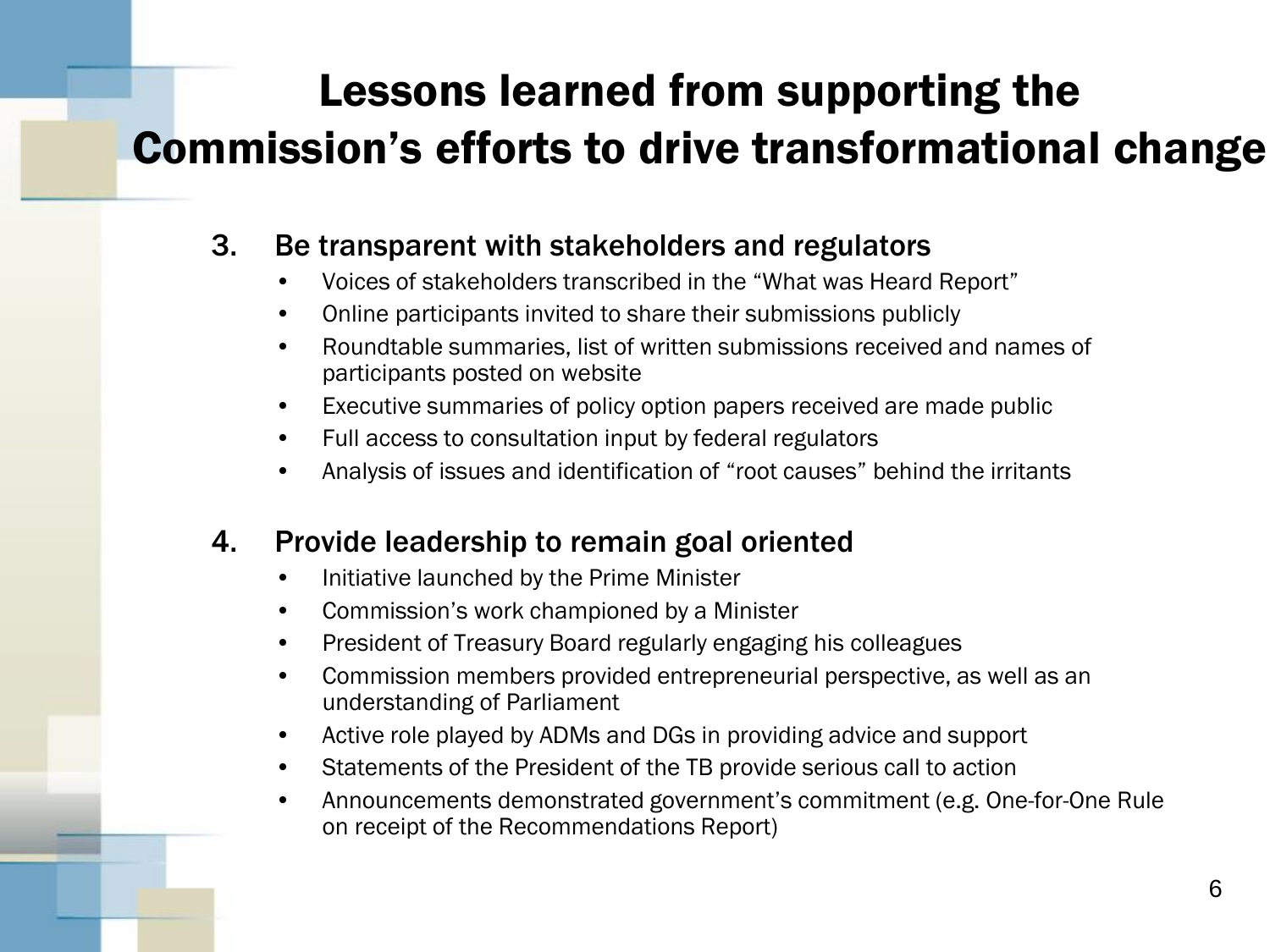## … For the Commission, all this work will make a difference if:

- Its core principles are embedded in the federal regulatory regime
- The recommended systemic reforms are approved by government and embraced by regulatory departments and agencies, such that a significant "culture change" occurs and that business, particularly small business, feels that there is no need for another Red Tape Reduction **Commission**
- The recommendations to tackle the root causes of the specific top-of-mind irritants are approved by government and implemented by departments and agencies
- A measureable and meaningful difference is felt by business, particularly small business